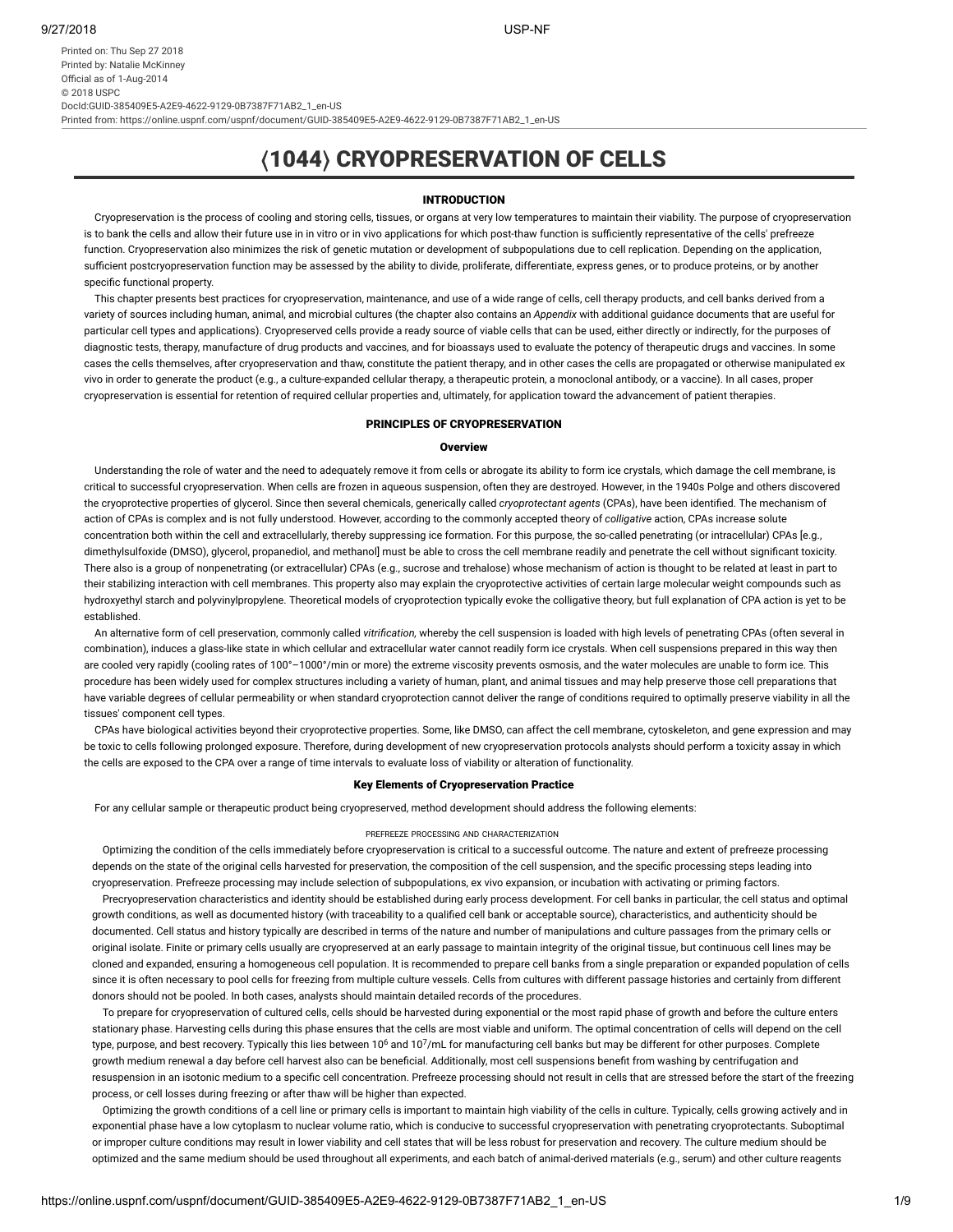should be qualified (e.g., see the 2010 WHO guidance and the FDA 2010 guidance referenced in the *Appendix*). If possible, it is recommended to not use animalderived components in the culture medium particularly for cells used for therapy or as manufacturing substrates.

Per the WHO 2010 guidance and based on a risk assessment, either the Master Cell Bank (MCB) or the Working Cell Bank (WCB) must be tested for adventitious agents. Ideally, samples of cells should be tested for adventitious agents before freezing. The specific testing regimen for potential microbial or viral contamination of cells depends on the donor source, the culture history, and the intended use. Detailed records of the cell history should be maintained as a basis for appropriate risk assessment to direct supplementary testing that may be required (e.g., exposure to bovine viruses in bovine serum albumin). Specific regulatory requirements for testing of cells, or donors of the cells, for products intended for a particular use (e.g., cell therapy or vaccine manufacture) are based on past experience regarding key agents that must be included or considered. *USP* general chapter *Cellular and Tissue-Based Products* (1046) contains guidance about sterility and safety testing requirements for cell therapy products.

#### REAGENTS AND CONTAINERS

All cryoprotectants, containers, etc., should be fit for purpose as indicated in relevant regulatory guidances. Sterile, single-use, disposable plastic bags, cryovials, or straws are customarily used for cryopreservation. Manufacturers' specifications should be carefully reviewed to ensure that the material used to manufacture the cryocontainer is appropriate for use at the storage temperature, is chemically compatible with the contents, minimizes the potential for leachables and extractables, and assures container closure integrity. If straws are used, then primary or secondary containment during storage is important to prevent direct contact of the preserved cells with liquid nitrogen. Cryovials should be selected based on their ability to provide adequate cell bank integrity.

Preservation of cells typically requires the use of specialized solutions that contain a base (typically an isotonic saline-based solution) with CPAs (most commonly DMSO but sometimes glycerol) and sometimes proteins (fetal bovine serum, human serum or plasma, conditioned medium, or human albumin). The optimum composition for different cell types may need to be determined.

The types of vials, labels, ink, or markers used should withstand extreme liquid nitrogen temperatures. The markings on the label should be legible and barcoded if possible. The minimum information on the label should include name or description of cell population, date of cryopreservation, lot number, and passage number if needed. Since most cryolabels are very small, additional information can be included on associated documentation. In certain applications it may also be necessary to sequentially number vials within a single lot as part of the minimum information on the label, to enable better control over movement of vials from a single bank, and to identify sectors of the bank which may have received different cryopreservation conditions.

#### ADDITION OF CRYOPROTECTANT SOLUTION

Cryoprotectant solutions typically are hypertonic and are not physiological. For example, a 10% DMSO solution used commonly in cell preservation has a concentration of approximately 1.4 osmolarity (Osm/L). Cells introduced into this type of solution rapidly dehydrate as water leaves the cell in order to reduce the difference in osmotic potential between the inside and outside of the cell. DMSO slowly permeates the cell to re-equilibrate. This may cause excursions in volume that can result in a loss of cell viability. Therefore, cryopreservation solutions commonly are added to a cell suspension in stepwise additions or gradually (e.g., using a syringe pump) or slowly dispensing down the side of the container to prevent cell losses resulting from osmotic stress. The method for introducing or removing a cryopreservation solution should be developed and evaluated for its impact on cell viability and functionality.

In the case of DMSO, a large latent enthalpy of mixing results in sample heating when the two solutions are mixed. This heating can be high enough to damage the cells, so solutions that contain DMSO commonly are precooled before mixing. Prechilling the solution reduces heating associated with mixing of the solution, reduces the osmotic volume changes that the cells experience, and reduces cell losses associated with exposure to DMSO. The time that cells are exposed to the cryoprotectant, prior to freezing, should be limited and the maximum time allowable, without deleterious effects, should be determined during development work for routine use.

#### COOLING

Two different types of freezing typically are used for cells: controlled-rate cooling (using programmable freezers) and passive cooling (including use of insulated containers). Controlled-rate freezers are attached to liquid nitrogen supplies. The temperature of the chamber should be controlled by increasing or decreasing the flow of cold nitrogen gas into the chamber according to a preprogrammed step. Controlled-rate freezing protocols typically involve several steps, each of which should be evaluated and qualified for a specific cell type.

The use of controlled-rate freezing provides more precise control of the freezing environment and therefore may provide more consistent (and higher) post-thaw recovery for cells that may have a narrow range of cooling rates associated with maximum survival or cells that are sensitive to the temperature at which ice forms in the extracellular solution. Temperature probes placed near the cells being frozen, or in a mock cell suspension that undergoes cryopreservation simultaneously, are used to monitor the freezing process and to provide process control. If release of the latent heat of fusion is delayed or poorly controlled, cells undergoing cryopreservation may be damaged and may have diminished viability after thaw.

Disruption of the controlled-rate freezing during the protocol may occur and typically is caused by failure of a valve in the controlled-rate freezer or cryogen. Protocols for handling disruption of the freezing process and backup plans should be prepared.

Passive freezing involves placing a product in a freezer (about -80° or -150°) and permitting the sample to cool in an uncontrolled fashion. Insulation or specially designed boxes are used to slow the cooling rate for the sample. The average cooling rate achieved for the majority of the process and the consistency of freezing curves should be evaluated and qualified for purpose. In general, control of the thermal environment during freezing results in improved post-thaw recovery, but certain cells exhibit comparable post-thaw recovery when they are passively cooled.

#### CRYOGENIC STORAGE, SAFETY, AND TRANSPORT

After the freezing process has been completed, products are transferred from controlled-rate or mechanical freezers to cryogenic storage units. Some microbial cell cultures can be suitably maintained in mechanical freezers but this should be demonstrated. Sample warming should be minimized during transfer of the cell product from the freezing device to storage. Cold tables or insulated transfer devices can be used to minimize warming during transfer. Newly cryopreserved cells commonly are placed in a quarantine cryogenic storage unit before completion of testing for adventitious agents. After testing, cells that test negative for adventitious agents can be released for transfer into long-term cryogenic storage units.

The inventory system (or repository) for the maintenance of the cryopreserved cells should be designed for easy access to minimize specimen handling, and the number of times per day that a repository is accessed should be limited because exposure to warmer temperatures may compromise cell viability and, consequently, longer-term stability. Cell banks (e.g., MCBs) or other cell cultures that are accessed infrequently should be stored separately from WCBs or other cell cultures that are accessed more often. Frequent retrieval from the cell bank/culture may cause shifts in temperature. This activity must not compromise the longterm stability and performance of the infrequently used cell bank/culture. It is also valuable to divide a bank and store it in multiple locations to decrease risks due to a catastrophic event at a particular site.

When storing cryopreserved cells, analysts should ensure that the storage temperature does not rise above a critical temperature called the glass transition temperature. For long-term storage of fastidious specimens such as cell lines and primary cell cultures, this critical temperature is not warmer than −130° for nonclinical specimens or not warmer than -150° for clinical material (to give an adequate margin of error) in the vapor phase of the liquid-nitrogen freezer. Liquidnitrogen freezers are prone to temperature gradients in the vapor phase based on the shape and design of the freezer and the level of liquid nitrogen. Although storing cryopreserved cells in liquid nitrogen prolongs longevity, hazards associated with unsuitable containers or container use (e.g., exploding vials and rupturing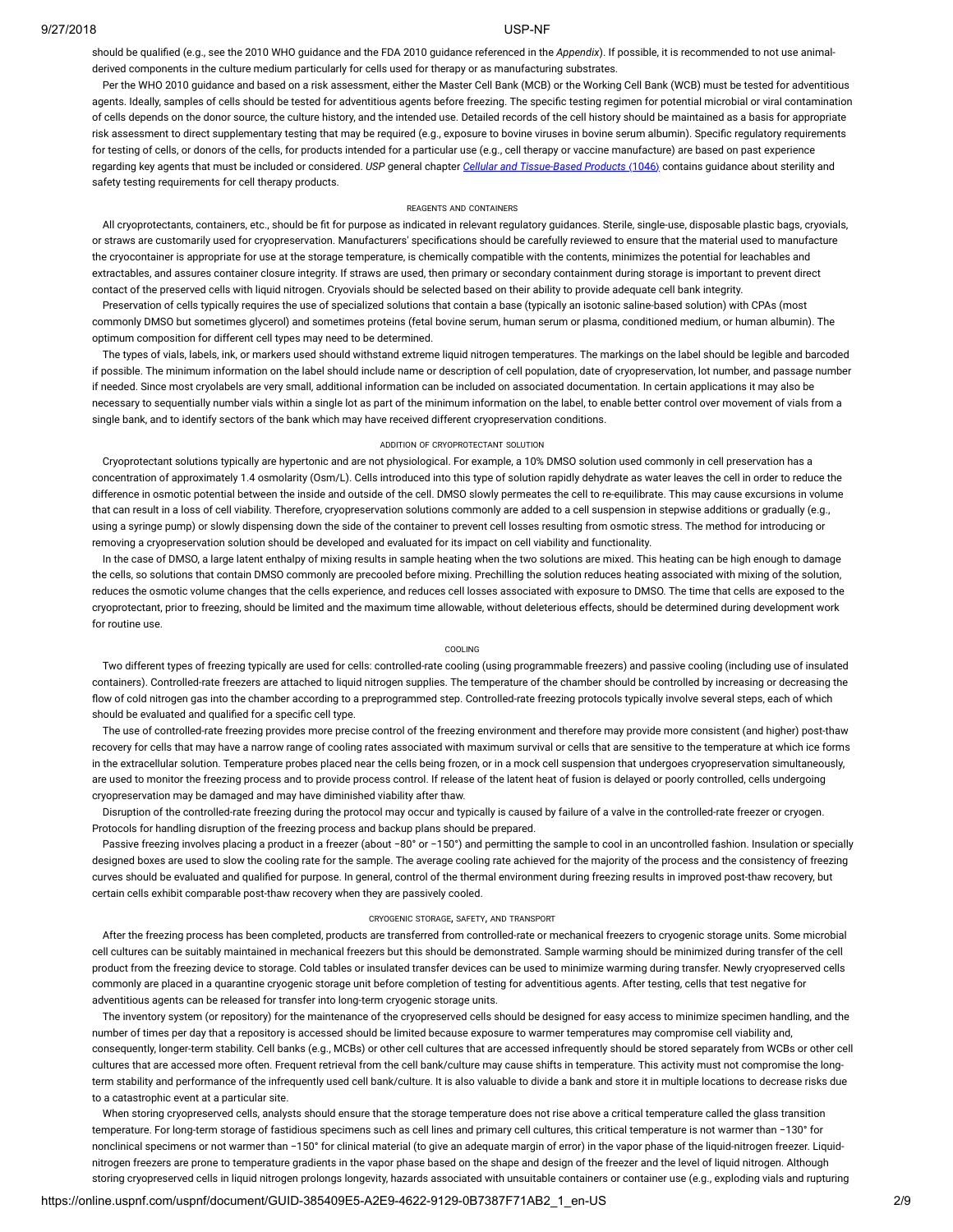bags) have prompted greater use of nitrogen vapor phase storage. Liquid-nitrogen vapor phase provides a more convenient and safe environment for vial retrieval. If the liquid-nitrogen freezer is suitably configured, the working temperature in the vapor phase is commonly −150° or colder. The liquid-nitrogen freezer should be qualified, and the temperature of the vapor phase should be routinely checked to ensure that the temperature does not become warmer than -130° for cell lines or other frozen material or warmer than −150° for material used for clinical applications (e.g., cell therapies).

Temperature-monitoring systems should permit recording and storage of temperature history for quality control purposes. Storage units should be attached to alarms and facility monitoring systems. Critical storage units should be equipped with a multilevel alarm system to ensure backup in the monitoring and response. The storage units should be routinely monitored for temperature failure caused by power disruption and any other potential malfunctions. In the event of equipment or power failure, backup refrigeration should be available.

Proper operation of a repository requires monitoring of temperature and liquid-nitrogen levels and automatic filling. In addition, it is recommended to have a backup for emergency cooling (e.g., empty backup cryogenic storage) in case of freezer failure.

Only individuals who are trained for this purpose should access cryopreserved products or samples. In some cases, verication by a second person is required for source traceability. Personnel assigned to the implementation of the protocols should be trained in standard operating procedures (SOPs). Sample tracking systems that incorporate computer software and sometimes barcoding for identification, logging, and tracking of frozen samples are particularly useful for large sample repositories and may facilitate rapid retrieval of samples and minimize time that the entire repository is exposed to the risk of temperature excursions. In addition, it is recommended that all changes to cryostorage inventories be recorded in log books near the storage unit.

Products and samples such as primary cells, cell lines, and cell therapy products routinely are shipped among sites of collection, processing, storage, and use. Cryopreserved cells typically are shipped in liquid-nitrogen vapor shippers with temperature-monitoring systems to ensure that the unit does not become warmer than −130° for cell lines and −150° for clinical material during the shipping process. Shipping containers are subjected to significant vibrations and mechanical stresses during shipment and should be evaluated on a regular basis for proper function. Shipping validation studies should cover worst case scenarios and include temperature monitors for critical materials.

Cryopreserved cells, whether shipped nationally or internationally, should be transported using local postal, US Department of Transportation, and International Air Transport Association guidelines. Packages also should meet other regulatory requirements for quarantine, biosafety, and biosecurity. Cryopreserved cells should be retrieved, packed, and shipped in a manner that does not interfere with the integrity of the cells. For most cryopreserved cells, shipping in dry ice for short duration may be adequate, but the shipping process should be validated, shown to have no adverse impact on the cells, and temperature monitors should be included. However, some cells may require shipping in liquid-nitrogen vapor phase (Dewars). Prevalidation of the shipping methods may be required to determine the best option and prevalidation risk assessment should be performed even if only one option for transport is being considered. With the shipment, shippers should include instructions for proper storage upon cell receipt.

#### THAWING

Cells frozen using conventional methods (controlled rate or passive freezing) or by vitrication should be thawed as rapidly as possible, and the thawing process starts as soon as the frozen sample is removed from storage. Slow warming rates result in recrystallization damage or exposure of the cells to high extracellular concentrations of CPAs, either of which can result in cell death. For each cell therapy product and cell line the most appropriate thawing procedure (temperature, gradient, and time) needs to be developed. These products and cell lines typically are thawed in a warm-water bath or for therapeutic cell preparations in a bead bath or thermoblock. The water bath should be cleaned regularly and should contain sterile water or *Water for Injection*. The temperature of the bath also should be monitored. Many clinical labs use plastic overwrap bags to hold the primary container during rapid thaw to reduce the risk of product contamination in case the integrity of the inner container is impaired. Alternatively, warm bead baths (usually approximately 37°) can be used to reduce contamination risks. Thawing rates should be as rapid as possible (>1°/s for most mammalian cells). Increasing bath temperatures above 42° to increase the warming rate must be done with extreme caution because hyperthermic temperatures can damage cells, inducing necrosis or apoptosis.

### POST-THAW PROCESSING AND EVALUATION

Because cryopreservation solutions are not physiological, it is not uncommon for some post-thaw processing to be performed. For cells preserved in DMSO, cells typically are washed or diluted immediately post-thaw because this CPA is harmful in particular to frozen and thawed cells. Cells are more sensitive to expansion than contraction, so CPA removal or dilution protocols must be carefully optimized to prevent cell losses from dilution or removal.

Quantifying the viability of cells post-thaw is important and may be performed by a variety of methods depending on the post-thaw requirements of the cells. Minimum viability limits should be set based on experience and thawed products with viabilities below the set limits should be discarded. The process of cryopreservation subjects the cells to significant stresses that can alter metabolic function, membrane structure, etc. Therefore, development and validation of suitable post-thaw assays are critical. Post-thaw function is most commonly assessed using physical integrity (e.g., membrane integrity), metabolic activity, mechanical activity (attachment or contraction), mitotic activity, or engraftment potential. The selection of assay depends strongly on the desired post-thaw function of the cell. Membrane integrity is used most often. Today, dyes like trypan blue are used less often to measure post-thaw physical integrity because the dye is difficult to validate on frozen and thawed cells. The method to test viability needs to be carefully selected and qualified for the particular cell type being measured with a protocol that specifies diluents and time. Fluorescent dyes are used with increasing frequency to determine cells' post-thaw physical integrity. Rigorous methods of post-thaw assessment typically involve multiple measures of cell viability and, in particular, at least two independent assays to measure postthaw viability. For example, post-thaw attachment and proliferation commonly are used to evaluate viability. As the complexity of the desired cell function after thawing increases, so do the demands on post-thaw assessment. For example, post-thaw assessment of stem cells may require assay of membrane integrity as well as proliferation and the ability of the cells to differentiate into different lineages post-thaw. Post-thaw assays should be carefully developed and validated to avoid measurement bias. A certain fraction of cells will lyse during freezing, and methods of measuring cell recovery should include a complete assessment of cell losses (cells that have lysed as well as cells that are intact but not viable). Stability of cryopreserved cells can be assured by periodically thawing and testing a vial of the cells (also see ICH Q5D).

[Testing for adventitious agents after the preparation of MCBs and WCBs should be routine, and](https://online.uspnf.com/uspnf/current-document/GUID-72F7A1BD-306E-41EC-8C84-64FCB73248E1_1_en-US) *USP* general chapters *Viral Safety Evaluation of Biotechnology* Products Derived from Cell Lines of Human or Animal Origin (1050) and [Virology Test Methods](https://online.uspnf.com/uspnf/current-document/GUID-87AC9E35-1CC3-4252-9FC7-BAC52A32D622_1_en-US) (1237) provide additional testing guidance (see also the FDA 2010 guidance cited in the *Appendix*). Testing for mycobacterial contamination, which may not be isolated in standard sterility testing, also can be considered for some cell substrates. Representative vials should be retrieved and tested for contamination (bacteria, fungi, *Mycoplasma,* and viruses). Numerous well-established methods are available for detecting *Mycoplasma* in cell cultures (see *USP* general chapter *[Mycoplasma Tests](https://online.uspnf.com/uspnf/current-document/GUID-05436D42-6984-45C8-9A43-490147FE118A_1_en-US)* 〈63〉).

The batch record should be detailed, including the history of the cells and all activities starting from their receipt to release of the cell banks or products for use. The record should include detailed information about the cryopreservation process, including the procedure, the equipment used (with unique identier), and a printed record of the freeze profile. The viabilities of the cryopreserved cells should be monitored over time to ascertain the effectiveness of the freezing process and the storage conditions. The information captured in each batch file of a cell line must be traceable to the original source, and all documents should be maintained and updated according to the quality management system in place.

# CRYOPRESERVATION OF HUMAN CELL THERAPY PRODUCTS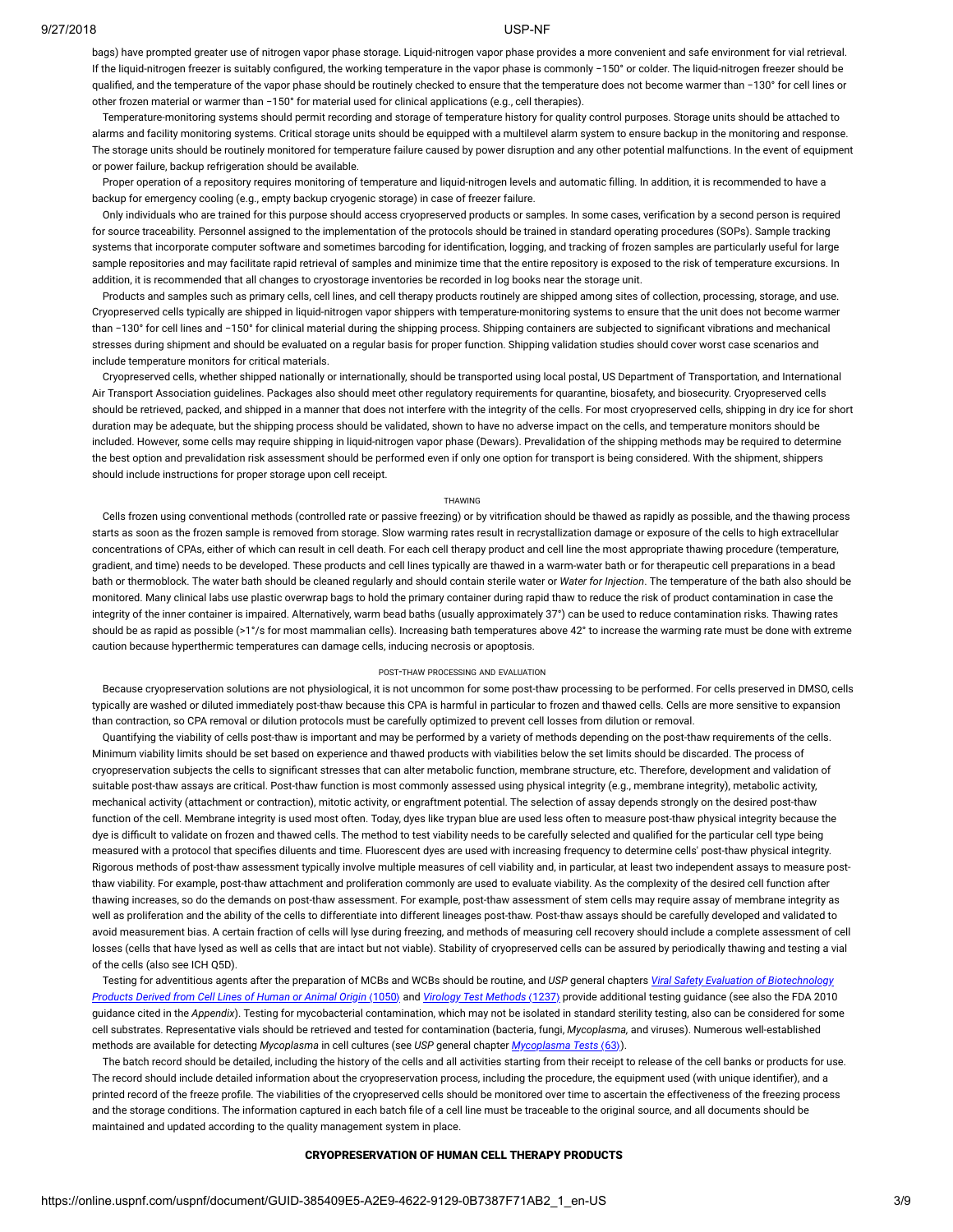Cell preservation methods are used to ensure product stability during hold, storage, and transport steps for a wide range of human cell-based products (additional information is found in  $\langle 1046 \rangle$  $\langle 1046 \rangle$  $\langle 1046 \rangle$ ). Cells can be preserved in liquid suspension for up to a few days, but quantitative and qualitative changes in the cellular product invariably occur over time. Although preservation in the frozen state also affects the cellular product, it allows more predictable preservation of specific product characteristics over much longer time intervals.

For any given cell product, the decision to use cryopreservation depends primarily on the timing of final product administration in relationship to cell source collection and product manufacturing steps. Many patient-specific autologous and allogeneic products are maintained in liquid suspension, without cryopreservation, from starting cell source through final formulation and are released as fresh products after a relatively short time. However, many clinical applications require cryopreservation of the cell source, intermediate products, or final product. In these cases, cryopreservation can permit optimization of workflow during manufacturing, completion of lot-release testing, maintenance and management of a product inventory, transport of the product to the clinical site, and coordination of product administration with the patient's medical or surgical regimen. For example, umbilical cord blood is cryopreserved and stored in public banks for subsequent transport to, and temporary storage at, clinical transplant centers, where it is thawed immediately before infusion into a patient.

Development of a cryopreservation process for a clinical cell therapy must consider the consequences for the product, the patient, and the overall feasibility of the therapy. For the cell product, the manufacturer must ensure that expected cell losses because of cryopreservation and thaw occur in a manner that is reasonably predictable and must ensure that the final product administered to the patient will meet specifications for cell number, viability, and functional characteristics.

For the patient, cryopreservation may affect the efficacy and safety of the final product. For example, the cryoprotectant DMSO is associated with risk of predictable dose-dependent gastrointestinal, cardiovascular, and neurologic toxicities that typically are ascribed to histamine release. Residual DMSO in the final product should be estimated or measured. DMSO is categorized by ICH as a Class 3 (relatively low risk) solvent or excipient in pharmaceutical products, and amounts of up to 50 mg/day, or less, are considered acceptable without justification (see ICH Q3C). Cryopreserved cellular products frequently contain 10-20 times this amount unless they are washed after thawing. Even higher amounts of DMSO may occur with administration of multiple cryopreserved products, and this occurs commonly with autologous peripheral blood stem cell transplantation. A DMSO limit of 1 g/kg recipient weight/day is commonly used in clinical cell therapy practice. Procedures to prevent DMSO toxicity also should be considered. It is common clinical practice to premedicate patients with diphenhydramine or other antihistamine agents to prevent DMSO toxicity. Product washing methods by either manual (centrifugation) or automated methods also can be considered but must be validated to ensure adequate postwash recovery and cell function.

Use of cryopreserved cell therapy products may require the clinical site to receive, store, thaw, and perform other final preparation steps on the cryopreserved product. Feasibility assessment requires consideration of the site's capabilities with regard to specialized personnel, training, equipment, and facilities to execute those tasks.

If cryopreservation is planned as part of the manufacturing process, development teams must consider the effect of cryopreservation on cell number and characteristics and should require reliable methods for cell enumeration and assessment of cell viability and function. During development runs, more assays often are performed than will be required eventually for in-process and final product testing. This is done in order to evaluate the effects of each manipulation of the product. Because some cells may be more susceptible than others to freeze–thaw damage, these studies should include assessment of selective losses of important cell subpopulations within the product.

As described in the *Introduction*, several critical processes influence the outcome of a cryopreservation protocol. Following is a brief discussion of issues unique to cell therapies.

#### Prefreeze Processing

If cells are harvested with plasma present, samples should be properly processed with an anticoagulant to prevent clotting. In addition, some cells are prone to clumping or aggregation when centrifuged, and some cell products may exhibit excessive damage or loss of one or more populations within the product. Cells harvested from adherent or nonadherent culture may include substantial numbers of dead or fragile cells. Therefore, centrifugation and wash steps should be optimized and specific for the product's cellular contents, suspension volume, suspension medium, and container, along with appropriate evaluation of the cellular product before and after these manipulations. Prefreeze processing should not result in cells that are stressed (e.g., cells that demonstrate elevated early apoptotic markers or temperature-shock responses) before the start of the freezing process, or cell losses will be higher than expected.

#### Reagents and Containers

Clinical-grade reagents and containers should be used whenever possible (see *[Ancillary Materials for Cell, Gene, and Tissue-Engineered Products](https://online.uspnf.com/uspnf/current-document/GUID-E00177B0-B754-45B8-9EB7-C69ACEC810FE_1_en-US) (1043*)). It is customary to use sterile, single-use, disposable plastic bags or cryovials that have been qualified for the specific cryopreservation process and subsequent storage conditions. Cryopreservation media for cell therapy products usually consist of isotonic saline-based solutions with one or more CPA, typically the intracellular cryoprotectant DMSO at 5%-10% final concentration with or without an extracellular cryoprotectant such as hydroxyethyl starch. The use of human-derived protein additives such as human serum albumin, serum, or plasma is common, but they may need extensive qualification, so they should be avoided if possible and alternatives should be evaluated. Additives such as animal-derived heparin, citrate-based anticoagulants, and DNase sometimes are used. Many centers formulate their own cryopreservation media, but commercial cryopreservation media, which typically include 5%–10% DMSO and other proprietary components, increasingly are used by cell therapy manufacturers to eliminate variability and the need for additional qualification activities associated with local formulation.

# Addition of Cryoprotectant Solution and Cooling

Procedures for introduction or removal of a cryopreservation solution should be assessed before freezing to ensure that cell losses resulting from this step are minimized. The cryopreservation medium usually is added to the cell suspension in steps or gradually (e.g., using a syringe pump) to prevent cell losses resulting from osmotic stress. It is common to prechill the cryopreservation medium and keep the cell suspension and the admixture chilled using cold packs, a frozen blanket, or a chilled work surface to prevent heat-related cell damage during addition of DMSO. Once the cryopreservation medium is added, the cell suspension typically is transferred to the precooled chamber of a controlled-rate freezer. During the freeze process, a record of chamber and product temperature over time, or freeze curve, is generated for inclusion in the production record. Product temperatures can be recorded from a probe placed on the product bag's outer surface or from the inside of a comparable product in a dummy bag or vial that undergoes concurrent freezing.

#### Storage and Transport

Cryopreserved cell therapy products typically are stored and transported at temperatures of −150° or colder. FDA requires screening and testing for evidence of transmissible disease only for allogeneic donors of cell therapy products and not for autologous donations. However, many centers test autologous donors as well and segregate products from autologous donors who are known to have transmissible diseases when their products must be stored. A report of hepatitis B crosscontamination of cellular products within a liquid-nitrogen storage tank led to the currently common practices of storage in the vapor phase of liquid nitrogen and the use of overwrap bags to reinforce product containment. Liquid-nitrogen vapor phase storage may be associated with vertical temperature gradients: products at the top of the storage tank may have a warmer temperature than those stored at the bottom of the tank. Temperature gradients should be monitored, and vertical temperature gradients should be minimized, e.g., by use of metal heat shunts. Overwrap bags may reduce the warming rate of the sample if used during the subsequent thaw process, and their use should be qualified as part of the overall cryopreservation process validation.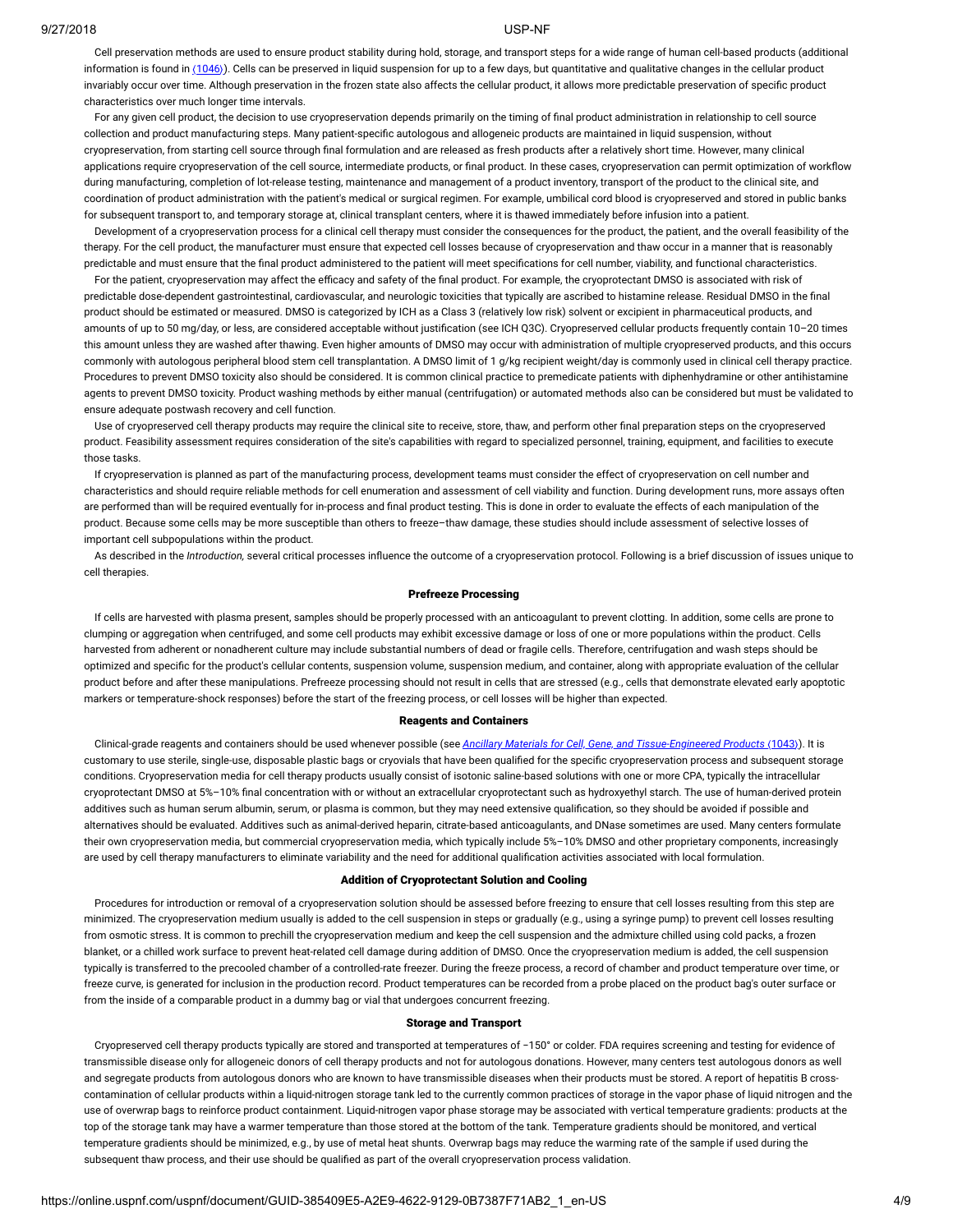Transport of cryopreserved cell therapy products usually is accomplished by using dry shippers containing absorbent material that can be charged with liquid nitrogen to maintain vapor-phase temperatures for up to 2 weeks if properly charged. Data loggers are used to document the temperature history during transport. These shipping containers and procedures must be validated before cell therapy products for clinical use are shipped in the containers.

### Warming (Thawing)

Although bedside thawing of cell therapy products before infusion has been a common clinical practice, the use of trained personnel in a controlled laboratory environment is now recognized as the preferred method for thawing because it allows a more standardized process and a higher degree of control when staff must respond to a container failure, which may require product salvage in a more sterile environment. Product thawing typically is done by immersion in 37° water baths and using overwrap bags to minimize product loss and contamination in case of primary container failure. Bags may be gently kneaded during thaw to reduce temperature gradients across the bag and to accelerate thawing. The product is removed from the water bath when some ice is still present in the product but the majority of the product is thawed.

# Post-Thaw Processing

DMSO is toxic to cells in liquid suspension. Toxicity may be reduced by diluting or washing the cell suspension before infusion or further manipulation. Because cryopreserved, thawed cells are more sensitive to volumetric expansion when the cells transition from a hypertonic solution to an isotonic solution, the dilution and washing solutions and methods must be carefully designed and validated. Cell washing using either a conventional centrifuge or an automated device can result in additional mechanical stress to the cells, so cell losses must be assessed by an appropriate method before a specific method is implemented in clinical practice.

# Quality Control Practices

Quality management of cryopreservation, storage, and thaw of clinical cell therapy products must incorporate quality system elements common to current Good Tissue Practices (cGTP) and current Good Manufacturing Practices (cGMP), including personnel qualification, facility controls, document control, control of equipment and materials, label control, and use of validated SOPs (21 CFR 1271, 210, and 211). Quality control practices specific to clinical cryopreservation typically include assessment and documentation of freeze curves for all products, retention of tubing segments and vials for subsequent testing, and regular monitoring of post-thaw product quality. Practices required by cGTPs and applicable to all human cell- and tissue-based products include measures to ensure accurate and complete labeling and records, to ensure that the correct product goes to the patient, and to allow tracking of the cell product from collection to infusion. The practical implications of these requirements are that labeling and records, including inventory systems, for cryopreserved products must be designed to prevent errors in identification of products. Identity verifications of products moving into and out of cryopreserved storage are performed routinely, e.g., with two people checking the product label against records. If necessary for additional verification of product identity, the contents of a tubing segment attached to the product bag can be thawed and tested before thaw of the entire product. ISBT 128, an internationally recognized system for labeling of blood and cell-therapy products, incorporates use of consistent product nomenclature and barcoding of the product from donor source through administration (see *Appendix*).

# HEMATOPOIETIC STEM CELLS

Studies of the response of hematopoietic stem cells (HSCs) to freezing began in the 1950s, and cryopreserved HSCs have been widely used in clinical practice during the past 30 years. The most common method of cryopreserving HSCs for clinical applications involves the use of 10% DMSO and a controlled-rate freezer set at a cooling rate of 1°/min. Another method, less commonly used, involves the use of passive freezing of the HSC product in a −80° mechanical freezer and the use of 5% DMSO + 6% hydroxyethyl starch solution. Cells commonly are frozen at densities of 30–50 × 10<sup>6</sup> cells/mL. Exceeding cytocrits of 20% (v/v) has been shown to reduce cell recovery. Post-thaw assessment of the sample consists of enumeration of nucleated cells, viable CD34<sup>+</sup> cells, and hematopoietic colony-forming units, along with subsequent calculation of recoveries from corresponding prefreeze values.

HSCs cryopreserved for clinical use may be obtained from bone marrow, mobilized peripheral blood, or umbilical cord blood (UCB). Each source has unique requirements for preservation. For example, peripheral blood progenitor cell products contain larger numbers of cells and may be frozen in multiple bags with relatively high cell concentrations. Protocols for UCB preservation may include the use of syringe pumps to introduce cryopreservation solutions while minimizing osmotic stresses. For UCB, specialized solutions often are used after thaw to dilute or remove DMSO while minimizing osmotic stress for the cells.

# MESENCHYMAL STEM CELLS

Research on the clinical use of mesenchymal stem cells (MSC) has grown rapidly since the mid-1990s. Reliable, safe, and efficient methods of cryopreservation and storage are critical, especially for allogeneic off-the-shelf MSC products manufactured in multiple product doses for treatment of a large number of patients with a range of clinical indications.

Because MSCs traditionally have been generated in cultures that contain fetal bovine serum (FBS), cryopreservation media for these cells often have incorporated FBS. More recently, alternatives to gamma-irradiated FBS are being explored for the culture expansion before cryopreservation, and cryopreservation has been successful in media that contain 5%–10% DMSO and other components without bovine sources of protein. Although there is no consistent method of post-thaw cell processing, some protocols include dilution or washing of the cells to mitigate the effects of DMSO. Emerging clinical applications for MSCs may require repeat dosing of the cellular product, a practice that requires attention to potential immunogenicity of components of the cryopreservation medium, e.g., FBS or other proteins.

Post-thaw assessment of MSCs typically has involved the use of membrane-integrity dyes such as trypan blue, surface antigen expression, and evidence that the cells are capable of multilineage differentiation. Because the mechanism of action of MSCs may involve the immunomodulatory or trophic properties of the cells, post-thaw assessment also should include relevant cell function.

# LYMPHOID CELLS

Lymphocytes are used for a variety of clinical applications including immunotherapy to treat cancer, viral infection, and autoimmune disease. Therapy based on lymphocytes may consist of mixed lymphocyte populations or lymphocyte subpopulations that have been selected or activated ex vivo, e.g., regulatory T cells, natural killer cells, and activated T cells. As with hematopoietic cells, lymphocytes typically are cryopreserved using a 10% DMSO solution and a controlled cooling rate of 1°/min.

Lymphocytes may undergo extensive post-thaw apoptosis, which can influence the clinical efficacy of the cells. Highly purified populations of lymphocytes may exhibit higher levels of post-thaw apoptosis than mixed lymphocyte populations. Strategies such as caspase inhibition and cytokine rescue have been used to diminish post-thaw apoptosis of lymphocytes.

# PRESERVATION OF HUMAN PLURIPOTENT STEM CELL LINES

Pluripotent stem cells (PSCs) are cells that appear to have the capacity to (1) undergo self-renewal and replicate indefinitely and (2) generate cells that are representative of the three germ-layer tissues required to create all cells of the human body as demonstrated by the capacity to generate teratomas in immunedeficient mice. The two predominant types of stem cell line used for in vitro laboratory research are human embryonic stem cells (hESCs) and human induced pluripotent stem cells (hiPSCs). hESCs are derived from donated surplus blastocysts by isolation and culture of the blastocyst inner cell mass (the tissue that would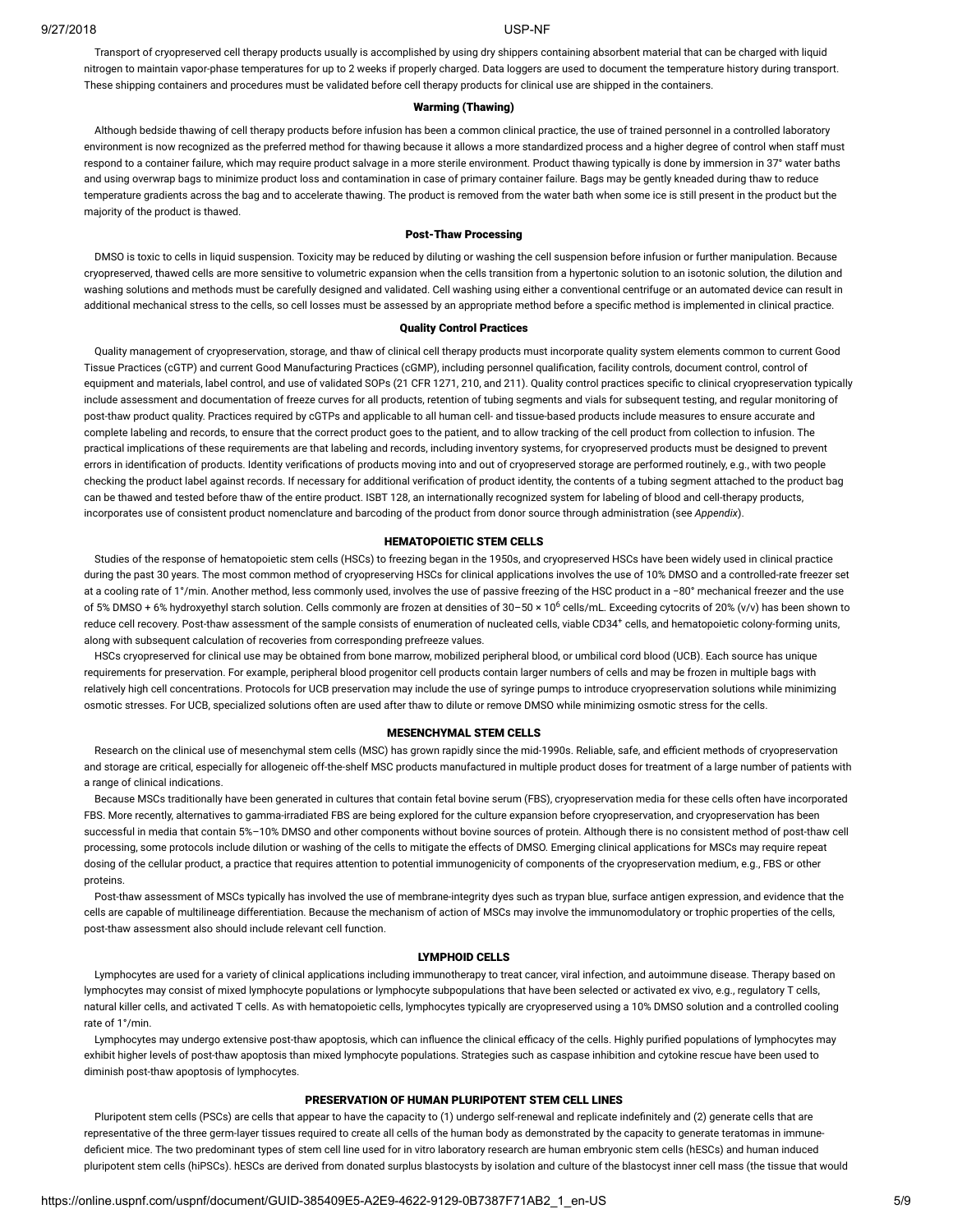have progressed to form the embryo). hiPSCs are created by artificial reprogramming of somatic cells (by the delivery of reprogramming factors using a variety of methods) to yield cells that express the critical properties of PSCs listed above. hiPSCs can be derived from a range of somatic cell types using an increasing range of methods to secure expression of certain reprogramming factors. A range of tissue-derived cultures are known to harbor stem cell populations in vitro (e.g., subcutaneous fat, bone marrow, cord and blood of the fetal umbilicus, primordial germ cells from the fetal neural crest, and neural stem cell spheroid cultures) that have been shown to have a limited capacity for in vitro replication and have not been established as stable diploid PSC lines. Such cultures will not be covered in this chapter, and the following sections will deal specifically with hESC and hiPSC lines.

PSC lines are complex multicomponent cell cultures and may contain a variety of different cell populations with greater or lesser degrees of differentiation or lineage commitment. However, the key property of a stem cell culture, self-renewal, must be sustained. In addition, the cells must retain the capacity to undergo asymmetric division to yield two different daughter cells: one that is a stem cell identical to the parent cell and one with a reduced degree of potency (i.e., ability to generate different cell lineages).

# Development of Current Methodologies for PSC

Currently, individual labs have their preferred methodology, no single approach appears to dominate for routine use, and it seems possible to obtain acceptable levels of post-thaw viability and recovery by either vitrication or controlled slow rate cryopreservation; however, a common method that results in better cell recovery is described here. Briefly, this technique involves placing colonies of hESCs in a vitrification solution composed of 20% DMSO + 20% ethylene qlycol (EG) + 0.5 mol/L sucrose after equilibration with lower-concentration DMSO + EG solutions. The colonies are loaded into straws and plunged into liquid nitrogen. Another common method involves placing colonies in a solution consisting of 10% (v/v) DMSO and using either a passive freezing device or a controlled-rate freezer designed to achieve an average cooling rate of approximately 1°/min.

Vitrified IPS or hES samples have special storage and shipping requirements. All cryopreserved or vitrified samples must be stored at temperatures below the glass transition temperature of the sample, and for vitried samples this is much lower (e.g., −150°) than for traditionally cryopreserved cell samples. In addition, fluctuations in temperatures during storage or shipment can lead to crystallization and therefore degradation of the sample. Because vitrified samples are sensitive to these temperature fluctuations, they should be shipped at liquid nitrogen temperatures and should not be shipped on dry ice.

Challenges for the reliable and reproducible preservation of PSC lines lie not just in the preservation process itself but also in the preparation, cryoprotection, and recovery procedures. Specifically, methods of harvesting and handling before cryopreservation may result in significant cell losses. Processing procedures should be made as reproducible as possible and with the use of an SOP to enhance the reproducibility of preservation outcomes. Furthermore, the effective banking of PSC lines is challenged by the methods by which the cells typically are passaged and harvested for preservation (i.e., individual colonies dissected and transferred as small colony fragments to fresh culture flasks for expansion or to preservation medium for freezing). First, in order to avoid extensive loss of viability in the earlier harvested cells, cultures used to make a bank actually may require preservation in small batches over a working day. Second, preparation of PSC banks comprising smaller pools of cell colony fragments is not only time consuming and laborious, but it also makes it impossible to homogenize the preparation of cells before aliquoting into vials, as would happen with more traditional methods of preserving cell lines. Thus, consistency between vials of PSC lines is compromised. Third, freezing PSCs as colony fragments preserves the gap junctions known to form between cells, potentially leading to intercellular propagation of ice crystals and extensive loss of viability.

To avoid some of these issues, analysts can use enzymatic disaggregation of colonies to simplify and accelerate cell harvesting and to enable cryopreservation of more homogenous, single-cell suspensions before preservation. To be prudent, some laboratories choose to perform enzymatic disaggregation solely before cryopreservation but not for routine culture. Whenever possible, analysts should use non–animal-sourced enzymatic agents for cell dissociation. Another important characteristic of PSC lines is the common but variable incidence of undirected differentiation that occurs within colonies and may vary considerably across the many colonies in a culture. Colonies with a high proportion of differentiated cells should be discarded because the differentiated cells are an undesirable component of a PSC culture and may affect the properties of the undifferentiated cells within the colony.

### Points to Consider in the Preservation of PSC Lines

Analysts should consider a number of important factors in the preservation of PSC lines that should be addressed at the levels of preparation, harvesting, banking, and testing of cryopreserved stocks.

#### EVALUATION AND HARVESTING

Analysts should observe cell cultures on a regular basis. Cultures that exhibit high levels of differentiated cells should be discarded. An individual investigator or banking facility should have a quality control program that evaluates differentiation of cultures on a regular basis and develops threshold levels of acceptable differentiation in a culture. The protocol for harvesting followed by equilibration of the sample with CPAs should be carried out rapidly in order to minimize cell losses because of harvesting.

#### THE BANKING PROCESS

Conventional cell banking procedures require the development of MCB and WCB. Cells in the MCB should be preserved at an early passage number (P10–P20) in order for experimental and cell line development work to be performed on cells at the lowest possible passage number. The first WCB should be established with the minimum passages to achieve the cell number required. To promote consistency, the WCBs subsequently can be replaced at the same passage level from the MCB as required.

#### VIABILITY

Determination of post-thaw viability and function for PSCs can be complicated and is often done incorrectly. The most common method of post-thaw assessment is use of a membrane integrity dye. As a measure of viability, the fraction of cells with intact membranes is compared to those without. Another fairly common method is to quantitate PSC colony formations. The total number of colonies seeded into a plate is counted and then is counted again after a certain incubation time. This method also evaluates other functional characteristics of the cells, such as their ability to attach and proliferate. Note that procedures such as harvesting and cryopreservation may induce apoptosis. Staining for early (phosphatidylserine on the cell surface) or later (Annexin VI) apoptotic markers may provide insights into the general health of frozen and thawed cultures.

# HOMOGENEITY

As already described, preservation of colony fragments by vitrication can exacerbate the lack of homogeneity between vials or straws of cells. When larger banks of PSCs are established, analysts should test vials from early, middle, and late positions in the filling sequence of the cell bank for viability, growth rate, and key markers as indicated in *Viability.*

#### **STEMNESS**

In order to check that a PSC line has not lost any of its stem cell characteristics during preservation, analysts should check expression of a number of key stem cell-related markers. One extensive study analyzed 59 hESC lines and a panel of 94 genes and resolved five stem cell-related molecules for which mRNA was expressed consistently in hESCs. These genes now are included in commercially available microfluidics gene cards that are specifically designed for investigating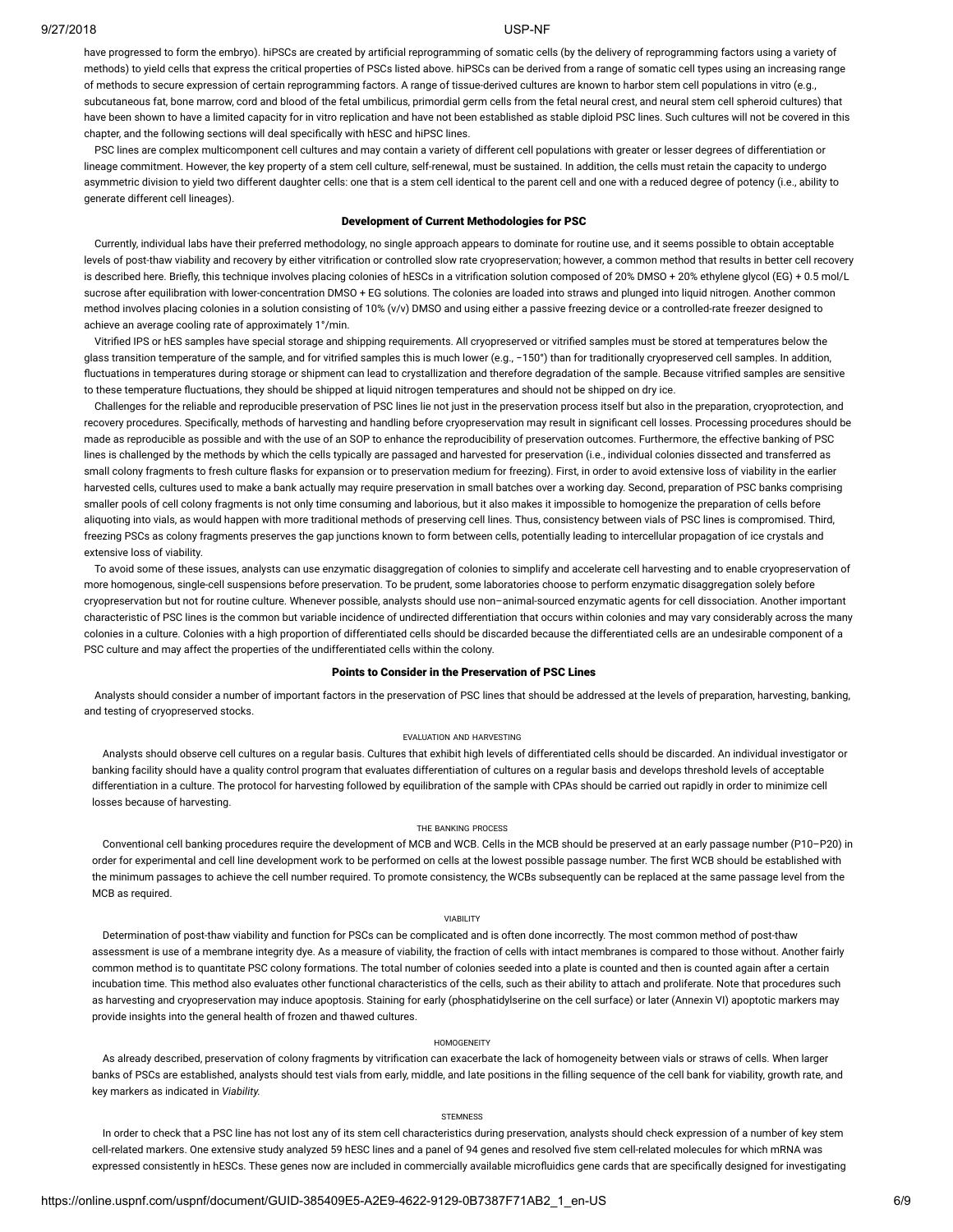stem cell populations. If it is crucial to demonstrate that the PSCs have retained their pluripotency, then a number of characterization tests can be performed, including teratoma formation in immune-deficient mice, formation of trilaminar embryoid bodies, and directed differentiation to demonstrate that the culture can produce representatives of each of the three germ layer tissues that are required to form all of the cells of the human body.

#### GENETIC STABILITY

In both iPSC and hESC lines, it is not unusual for clones of abnormal karyotype to arise on extended passage and overgrow the culture. Thus analysts should monitor cultures for such abnormal cells. Traditionally, this has been performed by karyotypic studies of metaphase spreads of the cells using Giemsa staining. The occurrence of nondiploid cells, even at very low incidence, can be problematic. Guidance documents such as the 2009 International Stem Cell Banking Initiative are helpful to determine if such cultures should be discarded. However, newer procedures such as array comparative genome hybridization and single-nucleotide polymorphism arrays provide much more detailed analysis of genetic stability and can be used in parallel with Giemsa banding to give greater confidence in genetic stability.

# BEST PRACTICES

In addition to following good cell culture practices, analysts should note the availability of a specific guidance that contains principles and best practices in the procurement, banking, testing, and storage of hESCs for research purposes (see the ISCB 2009 reference in the *Appendix*). This guidance is useful for both iPSC and hESC lines.

# CELL SUBSTRATES USED IN PRODUCTION AND CHARACTERIZATION OF BIOTECHNOLOGY-DERIVED AND BIOLOGIC THERAPEUTIC PRODUCTS

A wide variety of both recombinant and nonrecombinant cells are cryopreserved and used in the production and characterization of human biologics and biotechnology-derived (B&B) products (more information can be found in ICH Q5D *Derivation and Characterisation of Cell Substrates Used for*

*Biotechnological/Biological Products)*. The major groups include cell lines derived from mammals (including humans), insects (primarily moths), and selected strains of bacteria and yeast. The most common microbial substrates used for production of human biotechnology-derived products are recombinant strains of *Escherichia coli, Pichia pastoris,* or *Saccharomyces* spp. (yeasts). Despite the high degree of diversity among cell types used to manufacture B&B products, there is a surprising degree of uniformity across cryopreservation practices and the same principles apply to cells used for manufacture and those used in tests for adventitious agents and product potency.

Typically, a two- or three-tiered cell banking system is used for maintenance of manufacturing cell lines or microbial strains. For those that use a three-tier system, the first tier bank can be referred to as a research, seed, stock, accession, pre-MCB, or parent cell bank. The source of the pre-MCB can be a research or development laboratory, or cells can be purchased from a commercial repository. It is advisable to characterize the parental cell bank prior to its use in cloning. The second tier (or first tier in a two-bank system) MCB or Master Cell Stock (MCS) is prepared directly from this parent cell bank with minimal cell passages or generations. The MCB or MCS is extensively tested to conrm purity, phenotype, genotype, protein expression, or other important attributes. The WCB or Working Cell Stock (WCS) is derived from vials of the MCB after successive passages in culture. The WCB is the manufacturing cell substrate that is scaled up through repeated subcultures to seed the final production bioreactor, fermenter, or lot of culture vessels (e.g., roller bottles). At each tier in the cell banking system, proper cryopreservation is paramount to success in both product development and manufacturing. In some cases, the end of production cells also may be banked for testing purposes as part of cell bank qualification.

#### Mammalian and Insect Cell Lines

Mammalian cell lines are the cellular substrates of choice for the production of complex protein molecules. Mammalian cells possess the intrinsic biological machinery required for posttranslational glycosylation of proteins that often is critical for stability and bioactivity in humans. Both diploid and heteroploid cell lines (including hybridomas) are used for production of biotechnology-derived therapeutics. Diploid cell lines are common vaccine substrates [e.g., WI-38 and MRC-5 (human fibroblast cell lines), BHK-21 (baby hamster kidney cell line), and MDCK (Madin-Darby canine kidney)]. Additionally, the African green monkey Vero cell line (a heteroploid cell line) is used for several US-licensed vaccines. Today, commonly used heteroploid cell lines include various recombinant Chinese Hamster Ovary and human embryonic kidney cell lines. Cryopreservation methods are fairly well standardized for these cell lines. However, investigators may find it useful to investigate the toxicity of different cryoprotectants and concentrations when they use a new cell substrate.

Insect cell lines have proven their capability for production of various recombinant polypeptides. The most common cell lines are derived from the moths *Spodotera frugiperda* and *Trichoplusia ni,* and their established cell lines are called Sf9 and Tn5 (or High Five), respectively. Production of recombinant proteins employs recombinant baculovirus infection for transfer of heterologous genes. Although insect cell lines require different nutritional factors, lower incubation temperatures, and higher osmolarity than their mammalian counterparts, the same essential elements of cryopreservation apply to both groups.

In addition to the guidance given in the *Key Elements of Cryopreservation Practice* section, these additional points should be considered for animal cell line substrates:

### PREFREEZE PROCESSING

Analysts should ensure that cells are not contaminated and are still viable. For diploid cells, analysts should grow to a passage level to maintain diploidy and below the intended level for use. Analysts pool cell cultures and perform a cell count to determine the number of viable cells available for banking. Harvested cells are centrifuged at a relatively low speed for a short duration, e.g., 100–200 × *g* for 5–10 min, preferably using a refrigerated centrifuge.

# CPAS AND CRYOCONTAINERS

The membrane-permeable CPA of choice is 5%–10% (v/v) DMSO diluted in fresh growth medium. For certain sensitive cell lines, cell culture-conditioned medium can be added to supplement the cryopreservation medium. DMSO must be sterile and tissue-culture grade (>99% purity). The most appropriate cryocontainer is a presterilized polypropylene screw-cap vial designed for cryogenic storage in vapor phase liquid nitrogen.

### INTRODUCTION OF CRYOPRESERVATION MEDIUM

Immediately following centrifugation of cells, growth medium is removed from cell pellets, and cells are gently resuspended by slow addition of cryopreservation medium that is often precooled for many cell types. The cell suspension is immediately diluted with an appropriate volume of cryopreservation medium based on viable cell count and targeted cell density (typically, cell banks are produced at a viable cell density of approximately 1 × 10<sup>7</sup> cells/mL). As mentioned in the previous section, cryopreservation medium is highly hypertonic, and exposure time should be limited. The final cell suspension is transferred to a vessel in which the cells can be gently mixed during vial filling to facilitate uniformity of the cell bank.

# COOLING AND CONTROLLED FREEZING AND STORAGE

Vials can be filled manually by using a hand-held pipetting device or by using an automated vial-filling machine. In either case, vials are usually refrigerated as the filling progresses in order to minimize potential toxic effects of DMSO at higher temperatures. Time limits should be established for the entire filling process and recorded in the batch record. Immediately after the vials are filled, analysts should transfer them into a controlled-rate freezer or, alternatively, into an ultracold static freezer (e.g., −80°) using an insulated container designed for controlled cooling. Any controlled freezing system should be properly qualified to ensure expected cooling rates are delivered to all vials within the load. When using a controlled-rate freezer, analysts determine optimal cooling programs empirically, but a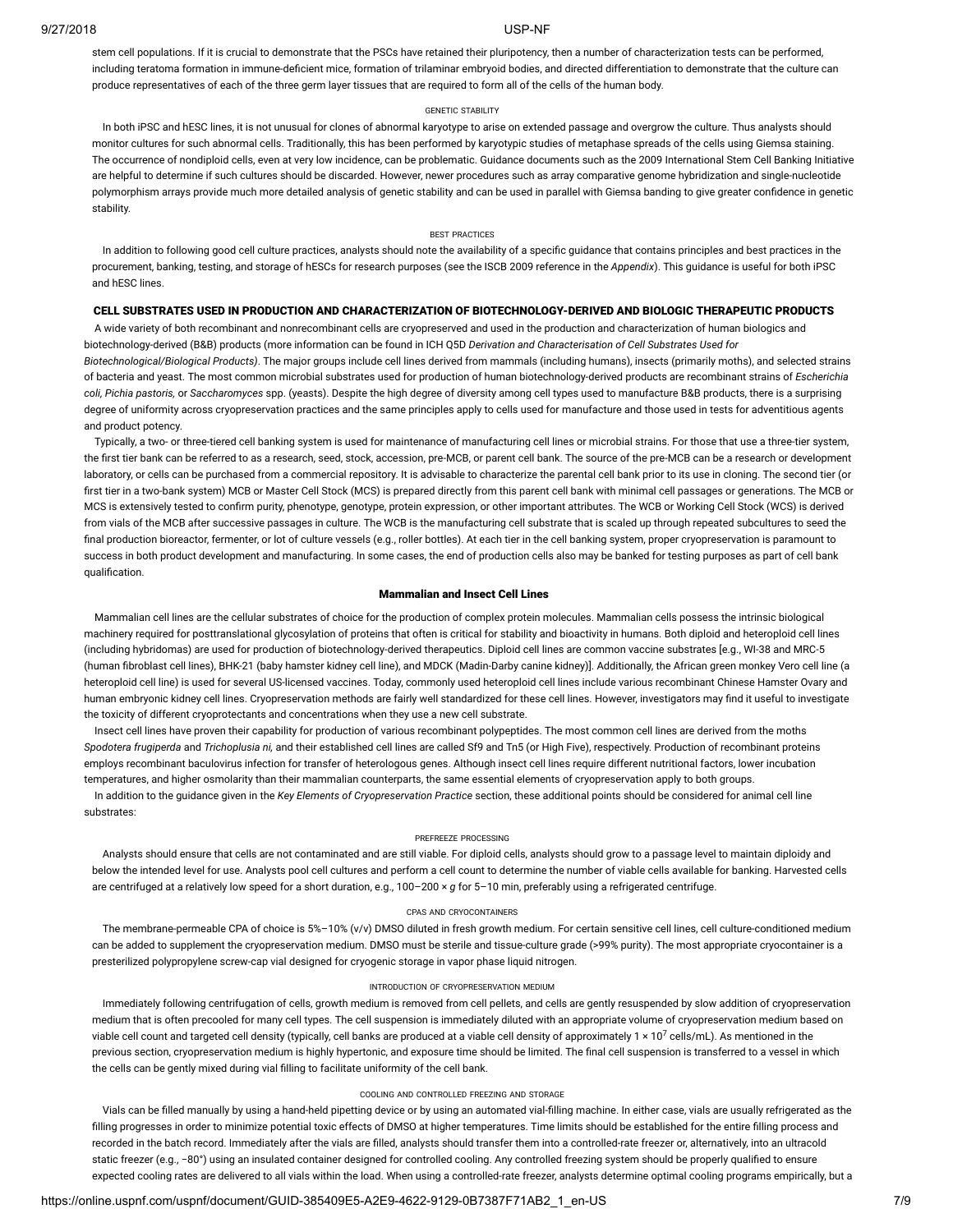rate in the range of 1°–5°/min after transition through heat of fusion should be acceptable for most cell lines (colder than about −40°, the rate can be increased, e.g., 10°/min). After vials have been frozen to approximately −80° or below in the freezing system, they are transferred as quickly as possible to liquid-nitrogen vapor phase storage units.

#### WARMING AND VIAL THAWING

In general, cells frozen at a slow cooling rate should be thawed as quickly as possible to maximize cell viability. In order to ensure uniformity of temperature, vials should be transferred directly from liquid-nitrogen vapor phase storage into a portable vapor phase (dry) shipper for transport to the laboratory. If a liquid-nitrogen Dewar is not available, then vials can sometimes be packed in dry ice, but this process should be demonstrated as suitable because it can result in detrimental pH changes. After transfer to the laboratory, vials are placed directly into a warm water bath (e.g., 37°, making sure caps are not immersed), a bead bath, or a thermoblock. Note that insect cell lines should be thawed at 27°–30°. Vials should be agitated to facilitate uniform thawing of cells. Immediately after thawing, vials should be transferred into the biological safety cabinet and sanitized before opening. Typically, growth medium is slowly added to thawed cells while agitating to dilute DMSO and to slowly reduce the osmolarity of the post-thaw milieu back to a physiological level.

# POST-THAW PROCESSING

Different methods can accomplish this step, but analysts should achieve sufficient dilution of the DMSO and return the cells to their normal isotonic growth environment. Manipulation of cells immediately post-thaw should be minimized because of the stresses induced by the freeze–thaw process. For example, pipetting and centrifugation should be minimized.

### Microbial Strains: *E. Coli,* Yeast, and Bacterial Vaccine Strains

Recombinant *E. coli* strains have a proven track record for production of a number of commercially viable biotechnology-derived products, including recombinant insulin analogs, human growth hormone, and parathyroid hormone. Compared to their mammalian and insect counterparts, recombinant *E. coli* strains are relatively simple to grow and scale up to large volumes, e.g., 40,000 L. However, bacteria lack the sophisticated cellular machinery for building more complex protein molecules that require post-translational modifications such as glycosylation. Yeasts are unicellular, eukaryotic cells that can be manipulated genetically to produce a wide range of recombinant proteins and peptides with limited complexity. Despite the evolutionary distances between the mammalian and microbial cell substrates, the same set of essential cryopreservation elements described above apply, with the following unique points:

# PREFREEZE PROCESSING

Cultures should be propagated in shake flasks to late logarithmic or early stationary phase using strain-specific growth conditions.

# CPAS AND CRYOCONTAINERS

The cell wall or cell membrane-permeable CPA of choice is glycerol (although DMSO is also sometimes used) at concentrations typically ranging from 5%–10% (v/v). Synthetic glycerol should be used for registration of commercial products along with other raw materials that are free of animal components.

#### INTRODUCTION OF CRYOPRESERVATION MEDIUM

Because microbial cells possess cell walls for protection and support of cytoplasmic contents, physical manipulation and osmotic shifts do not have the same negative impact seen in animal cell lines. Immediately after centrifugation, cell pellets are vigorously resuspended in the cryopreservation medium (to a dilution based on requirements of the cell bank for number of vials and viable colony-forming units/mL). This dilution step can be based on active measurement of culture optical density or other cell enumeration assays. The final cell suspension is transferred to a vessel in which the cells can be mixed during filling of final containers to facilitate uniformity of the cell bank. Because of potential toxicity, analysts should limit the time of exposure to glycerol, despite the relative robustness of microbial cells. Vials can be filled manually by using a hand-held pipetting device or by using an automated vial-filling machine.

# COOLING AND CONTROLLED FREEZING AND STORAGE

Again, because of their inherent robustness, microbial cells do not require as strict control of cooling rate as do animal cell lines. Consequently, the choice of freezing system or method has a smaller effect on the viability of the cell bank. Filled cryocontainers simply can be transferred into an approximately −80° freezer overnight followed by transfer to vapor phase liquid nitrogen. Alternatively, microbial cell banks may not use liquid nitrogen storage but can be stored at approximately −80°. However, if liquid-nitrogen storage is available, it is preferred for long-term storage (e.g., years). If a controlled-rate freezer is employed, then it should be fully qualified to deliver a uniform cooling rate that is within an expected range, e.g., 1°-5°/min.

#### WARMING AND CONTAINER THAWING

Controlling the rates of cooling and warming is less critical for microbial cells, but the cells still should be thawed as quickly as possible using a warm water bath (e.g., 30°–35°). Temperatures can be adjusted to the incubation temperature of the strain.

#### POST-THAW PROCESSING

Growth medium is added to dilute the thawed cells to a desired level of colony-forming units/mL and to induce removal of intracellular glycerol.

All cells are not created equal and are divergent by nature. A broad span of evolutionary time separates the various cell substrates used for manufacture of human B&B products. Fortunately for the practitioner of industrial cell culture, cryopreservation strategies converge to a set of shared principles and methods that translate across evolutionary paths.

# APPENDIX

# Useful Guidances

• FDA. Guidance for industry: characterization and qualification of cell substrates and other biological materials used in the production of viral vaccines for infectious disease indications. 2010. *[http://www.fda.gov/downloads/biologicsbloodvaccines/guidancecomplianceregulatoryinformation/guidances/vaccines/ucm202439.pdf](http://www.fda.gov/DOWNLOADS/BIOLOGICSBLOODVACCINES/GUIDANCECOMPLIANCEREGULATORYINFORMATION/GUIDANCES/VACCINES/UCM202439.PDF)*. Accessed 24

September 2012.

- ICCBBA. OECD best practices guidelines for BRCs [128 Standard Technical Specifications]. 2007. *<http://www.iccbba.org/>*. Accessed 01 October 2012.
- ICH. Q5D Derivation and characterisation of cell substrates used for biotechnological/biological products. 1997. *[http://www.ich.org/leadmin/Public\\_Web\\_Site/ICH\\_Products/Guidelines/Quality/Q5D/Step4/Q5D\\_Guideline.pdf](http://www.ich.org/FILEADMIN/PUBLIC_WEB_SITE/ICH_PRODUCTS/GUIDELINES/QUALITY/Q5D/STEP4/Q5D_GUIDELINE.PDF)*. Accessed 25 July 2013.
- Coecke S, Balls M, Bowe G, et al. (2005). Guidance on good cell culture practice. A report of the second ECVAM Task Force on Good Cell Culture Practice, *Altern Lab Anim.* 2005; 33(3):261–287.
- Andrews PW, Arias-Diaz J, Auerbach J, et al. Consensus guidance for banking and supply of human embryonic stem cell lines for research purposes: International Stem Cell Banking Initiative. *Stem Cell Rev.* 2009; 5(4):301–314.
- WHO. Recommendations for the evaluation of animal cell cultures as substrates for the manufacture of biological medicinal products and for characterization of cell banks. 2010. *[http://www.who.int/biologicals/Cell\\_Substrates\\_clean\\_version\\_18\\_April.pdf](http://www.who.int/BIOLOGICALS/CELL_SUBSTRATES_CLEAN_VERSION_18_APRIL.PDF)*. Accessed 26 July 2013.